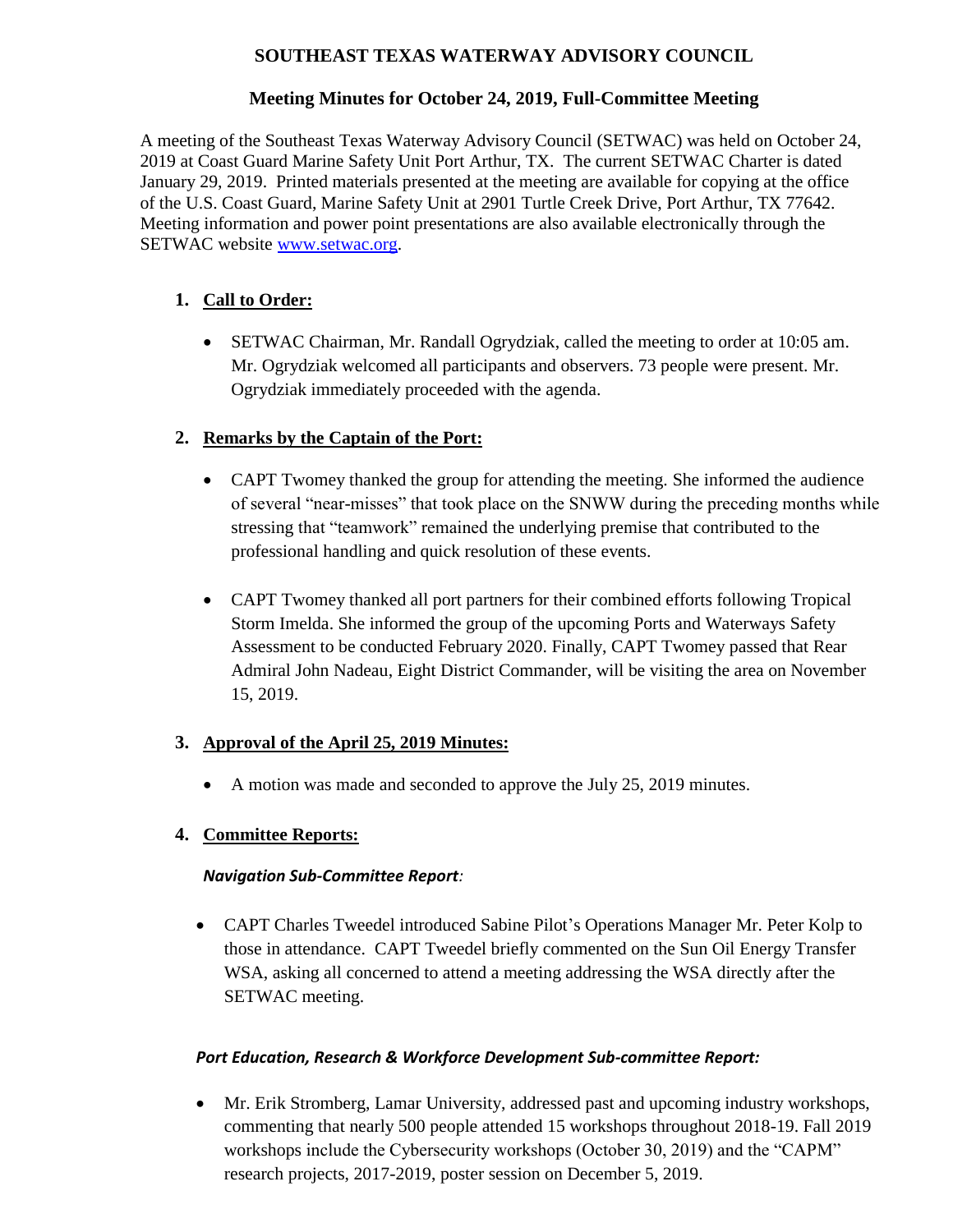Mr. Stromberg spoke to approved, in-development and planned industry certifications. He addressed proposed research topics and the subcommittee's role in the planning and implementation of workforce development.

#### *Waterways Awareness Sub-committee Report:*

 Mr. Randall Ogrydziak (for Ms. Sade Chick), Port of Beaumont, briefed the group on the new SETAWC website.

#### *Port Welfare Sub-Committee Report:*

 Fr. Sinclair Oubre, Port Welfare Public Ad-Hoc, addressed Seafarer's access to maritime facilities, including implementation dates for industry to enact policies. Fr. Oubre also spoke to the various ways the Seafarer's Center addresses educating those who are interested in pursuing careers in the maritime industry.

#### *Waterway Maintenance and Improvement Sub-committee:*

 Mr. Paul Beard (for Mr. Randy Reese), SNND, announced the USACE and SNND signed their partnership agreement to kick off the Deeping/Widening project. Mr. Beard informed the group that the first contract for constructing an anchorage basin on the Neches River should be underway November 1, 2019. .

### *Dredge Operations Sub-committee:*

• Mr. Tim White, USACE, spoke to ongoing dredge contracts including maintenance dredging at the Neches River Intersection and Port Arthur Ship Canal. New dredge work included Anchorage Basin No. 1 (award contract in December 2019); Sabine Pass and Outer Bar and Bank Channel (award in May 2020); Placement Area No. 8 improvements (award June 2020) and PA-11 shoreline stabilization (award August 2020).

#### *Waterway Security Sub-Committee Report:*

• Mr. Jeremy Hanson, USCG, commented on the upcoming Cybersecurity workshop to be held on 30 October 2019.

## *ATON Status/Projects Report:*

• BMC Zurlo, ANT Sabine, reported eight (8) outstanding aids to navigation discrepancies on the SNWW, all of which require a Construction Tender to rebuild. Chief Zurlow notified the committee that the Neches River "Uniform" Rear Range Light (RRL) has been deemed unsafe to climb and will require rebuild.